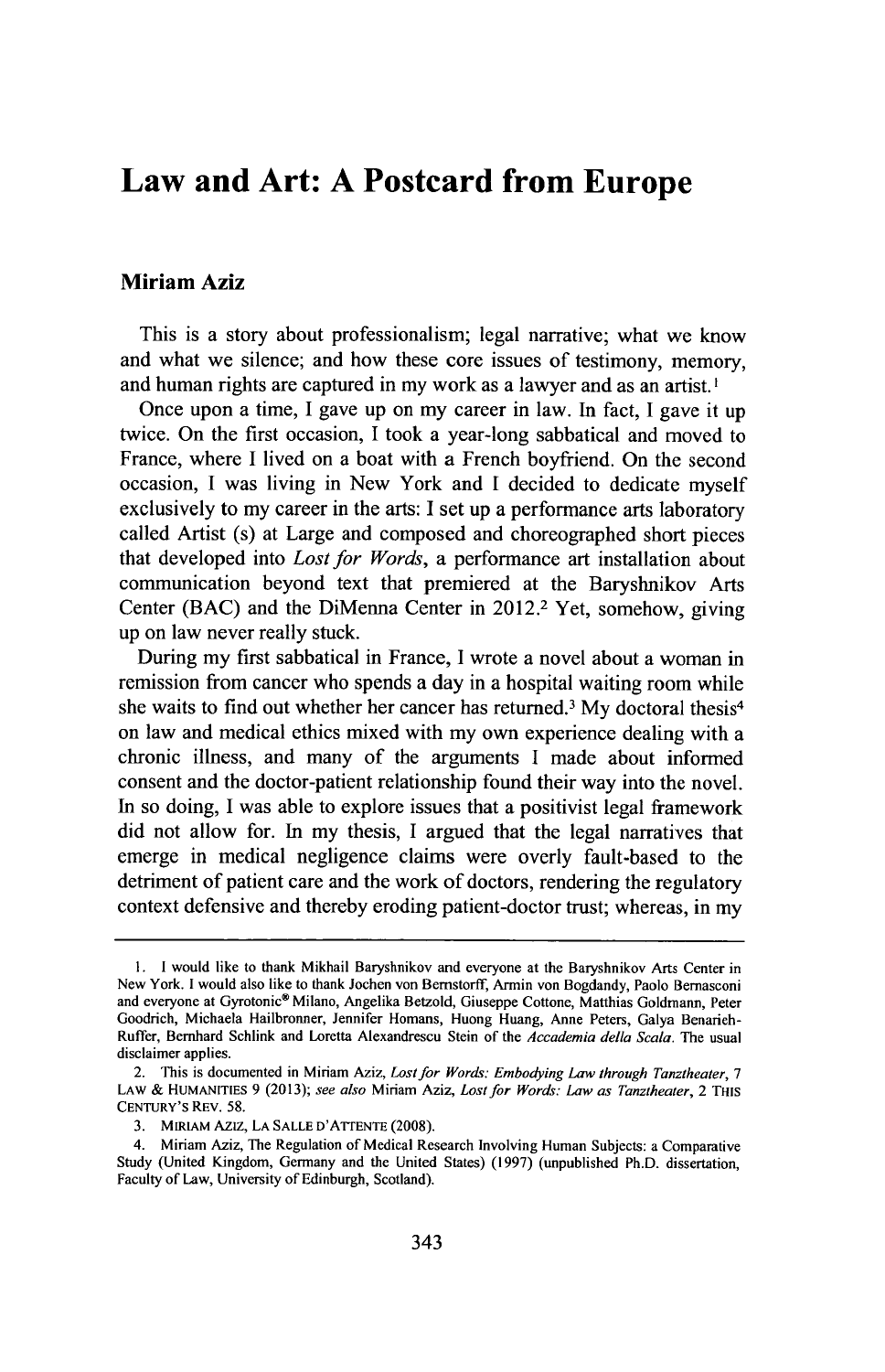novel, **I** was able to create a more complete narrative that was shaped **by** my legal research and my own experience as a patient while also acknowledging the tensions and contradictions that render medical decision-making so difficult. In short, my novel dealt with the consequences for a patient who does not trust anyone regarding her medical treatment, and how damaging that ultimately is regarding her care.

Years later, as **I** composed and choreographed for my arts laboratory in New York, **I** realized that my artistic work began to focus on witness memory and testimony in the context of the law beyond words—that is to say, how the law comes to terms with trauma and human rights violations which leave victims unable or unwilling to tell their stories.<sup>5</sup> Inspired by the modern dancer and choreographer Martha Graham, who once said, "[n]othing is more revealing than movement," <sup>6</sup>**I** explored the extent to which art might be used as a vehicle for testimony. **I** was also interested in the narratives housed in our bodies, which both speak and suppress revelations through movement. **I** wanted to understand the extent to which you can see the unsaid-indeed years of the unsaid-and started to study pilates, gyrotonic,7 and dance and Parkinson's illness initiatives.8 **<sup>I</sup>** focused on the implications for story telling and legal testimony, but this was not my original intention as **I** began to work on *Lost for Words. Was* this just another example of *deformation professionelle?*

Each time **I** vowed to give up on a law career, something has retraced and, in effect, deepened the contours of its hold over me **by** exposing other ways to fuel my commitment and, ultimately, my passion. What? Seriously? Passion and law in the same sentence? **Of** course. The law has taught me about the many faces and facets of humanity; my love for administrative law, for instance, stems from observing the impact of law on our day-to-day lives and how it often falls short of the promises it makes in the process of implementation (but also how it sometimes keeps them). **I** love engaging with the rules and the principles and the cases to stumble across the creativity where sparks **fly** and you are able to improvise beyond customary arguments and ways of reasoning. Yet for

*<sup>5.</sup>* I was greatly influenced and inspired **by** the work of Gayla Benarieh-Ruffer who is also the director of the Center for Forced Migration Studies (Buffet Center) at Northwestern University. *See, e.g.,* Gayla Benarieh-Ruffer, *Testimony of Sexual Violence in the Democratic Republic of Congo and the Injustice of Rape: Moral Outrage, Epistemic Injustice and the Failures of Bearing Witness (2013)* **15** OR. REV. **OF INT'L L. 226 (2013);** Gayla Benarieh-Ruffer, *Research and Testimony in the 'Rape* Capital of the World': Experts and Evidence in Congolese Asylum Claims, in **ADJUDICATING REFUGEE AND ASYLUM STATUS: THE ROLE OF WITNESS, EXPERTISE, AND TESTIMONY** (Benjamin **N.** Lawrence **&** Gayla Benarieh-Ruffer, eds., 2014).

*<sup>6.</sup> The American Dance, in* **MODERN DANCE 101** (Virginia Stewart, ed., *1935).*

**<sup>7.</sup>** Gyrotonic is a form of exercise which uses specialized equipment and combines principles drawn from swimming, dance, yoga, tai chi and gymnastics.

**<sup>8.</sup>** Such as the dance for Parkinson's program offered **by** the Mark Morris Dance Center in Brooklyn.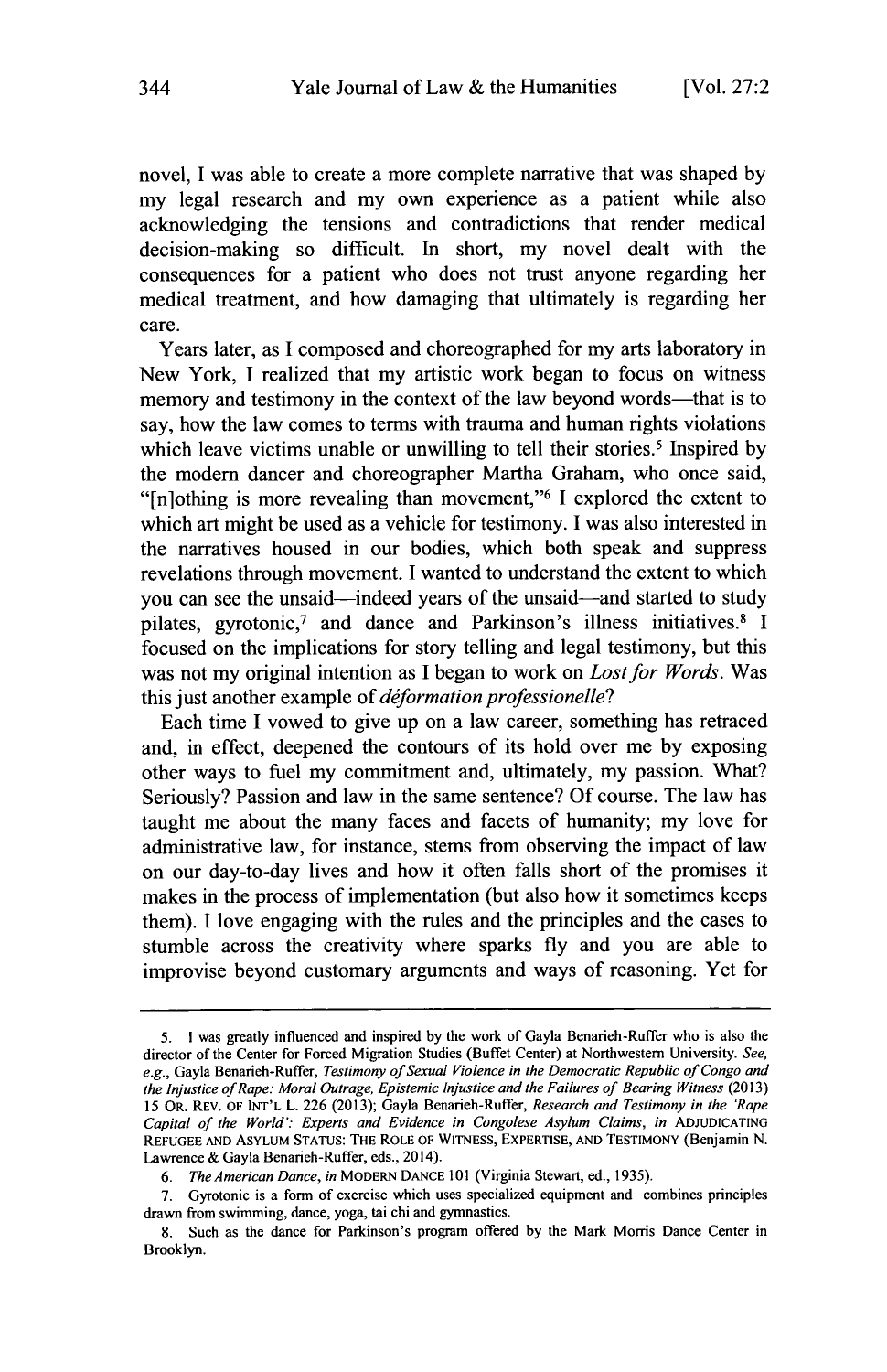all the statutes and the cases and the treatises and the guidelines, **I** have often felt that so many components of our stories are withheld or fall **by** the wayside, as if deemed irrelevant as part of legal argument. This **is** particularly the case in an adversarial system where stories are edited and compressed into legal narratives that, at times, risk stripping us of the very humanity which we seek to uphold and protect. Research has shown that, in the event of a medical mishap, sometimes patients just want a doctor to say sorry or to know what happened, which doctors rarely do for fear of litigation and impact on their insurance premiums.<sup>9</sup>

For a while, **I** thought that **I** could get to those stories through law and humanities. As a visiting scholar at Cardozo Law School, **I** immersed myself in its renowned law and art program. **I** soon realized that **I** didn't want to write about law and art—I wanted to actually create it. My curiosity flourished as a frequent visitor to the **BAC** during my three years in New York; **I** attended many shows there and **I** also rented rehearsal space<sup>10</sup> surrounded by a variety of international artists from a plethora of disciplines. **I** found support and confidence that **I** would never have had in Europe to experiment; to "mix it up": to fuse music, dance, film-making, text, painting, notwithstanding the inner censors—that Greek chorus issuing diktats that unless **I** had completed years of training in one arts discipline only, preferably in a *conservatoire, I* really had no place to even be in the room. The **BAC** aggregates the worlds within and beyond New York and promotes inter-disciplinary experimentation of the highest caliber. It attracts artists who are not afraid to experiment in other forms of art with its founder, Mikhail Baryshnikov-dancer, actor, photographer, etc.-leading **by** example.

After over three years in New York, **I** decided to come back to Europe for personal reasons. The Greek chorus was waiting for me in the arrivals lounge of Nice's airport and has stalked me ever since. **I** arrived back in Europe with a network mostly based in the law; **I** left my arts network back in New York. **I** sensed that **I** could never have created *Lost for Words* in Europe because, in Europe, all **I** was good for was my legal training. **I** was not allowed to do anything nor be anyone else.

However, six months after **I** got back from New York, **I** started working at the Max Planck Institute for Comparative Public Law and International Law in Heidelberg, Germany as a senior researcher and managing editor of a book series on European Administrative Law.<sup>11</sup> To my surprise, both directors, Professors Armin von Bogdandy and Anne Peters,

**<sup>9.</sup>** See Benjamin Ho and Elaine Liu, *Does Sorry Work? The Impact of Apology Laws on Medical* Malpractice, **JOHNSON SCH. RES. PAPER SERIES,** Dec. **2010.**

**<sup>10.</sup>** Assisted **by** subsidized rehearsal space **by** the New York State Council on the Arts with the support of Governor Andrew Cuomo and the New York State Legislature.

**<sup>11.</sup>** MAX **PLANCK HANDBOOKS ON PUBLIC** LAW: **IUS PUBLICUM EUROPAEUM** (forthcoming **2017).**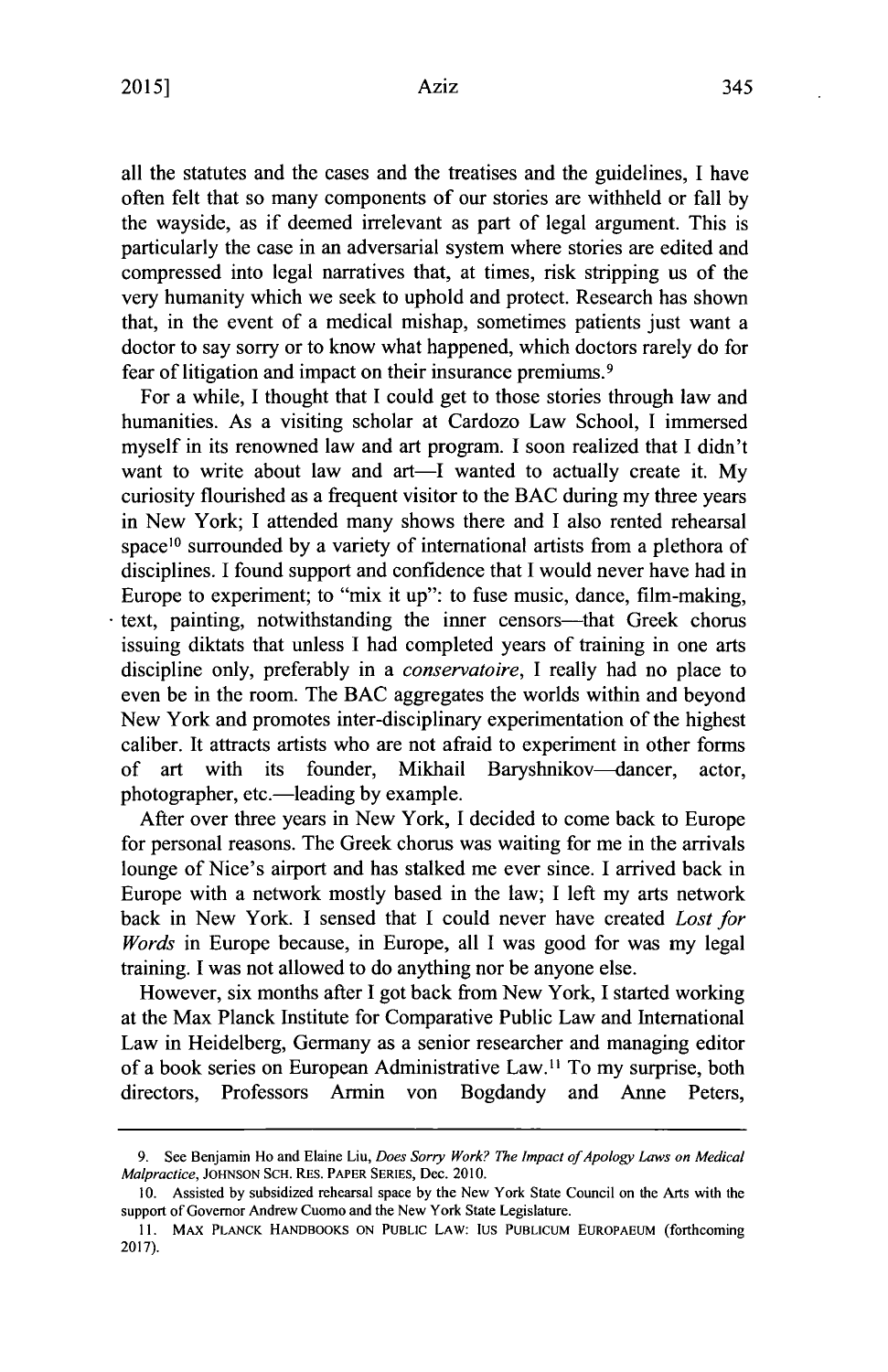demonstrated genuine interest and support for my law and art work. **I** was even invited to film the Institute's Masterclass with the international law scholar Martti Koskenniemi and made a short film about **it,12** through which **I** was able to share how **I** saw the class, namely, as a dance and theatre performance. **I** realized that **I** had found a place where things were happening and where innovation was able to flourish and thrive. Around this time, an article appeared in the German national newspaper, the *Frankfurter Allgemeine Zeitung,* which complimented my dance and theatre work,<sup>13</sup> and I started to receive invitations to create lecture-based performances to mediate science. <sup>14</sup>**I** had already been using my arts lab for law teaching for some time,15 but **I** suddenly realized that a career path in law and arts—one that is creative and not mere commentary—just might be possible.

**I** had, in fact, stumbled across this idea in **2007** when **I** interviewed the then-executive manager of the **BAC,** Huong Huang, during my time as a visiting associate professor at Cornell Law School. We ended up talking about choreography and copyright, and **I** remember thinking: **"I** don't want to write law articles about choreography, **I** actually want to *make* choreographic pieces." And so **I** did, in New York in the studios of the **BAC. My** first piece was a *pas de deux* about the aftermath of German Unification, trust, and the way law was perceived **by** former East German citizens, using the voice of the law professor and best-selling novelist Bernhard Schlink. He not only agreed to be interviewed, but also gave me invaluable feedback on my work with Artist (s) at Large. <sup>16</sup>**I** do not think that **I** would have been able to gain such access to Bernhard Schlink for an arts project in Europe. European law faculties, particularly on the continent, are formal—if not forbidding—places; they can be unforgiving to academics who stray beyond the fold across disciplines<sup>17</sup> and legal cultures.<sup>18</sup>

I have used the criticism, reticence, indifference, or outright hostility as a source of motivation. Obstacles can be paths, of sorts. Sometimes,

<sup>12.</sup> Mirafleur, Max Planck Institute Masterclass on International Law with Martti Koskenniemmi, YOUTUBE (Jul. 8, 2014), https://www.youtube.com/watch?v=yl5LBfwqFwY.

**<sup>13.</sup>** Maximilian Steinbeis, FRANKFURTER **ALLGEMEINE ZEITUNG** (Ger.), Apr. 30, 2004.

<sup>14.</sup> Through, for example, the European Commission's Proof of Concept finding initiative.

**<sup>15.</sup>** Miriam Aziz, *Were you with Me? Creativity, Dialogue and Self Expression in Legal Process Narratives, in* BEYOND TEXT **IN LEGAL EDUCATION 268** (Zenon Bankowski, Maksymilian Del Mar, Paul Maharg, eds., 2012).

**<sup>16.</sup>** K. Die Sprechstunde **.** . **.** (Were you with me? **By** Miriam Aziz for Artist (s) at Large), http://vimeo.com/37617368 (last visited Apr. 14, **2015).**

**<sup>17.</sup>** Academics who specialize in private law are typically not permitted to address questions of public law without risking an entertaining but stifling turf war.

**<sup>18.</sup>** Law faculties in Europe remain largely homogenous, if not nationalistic; tenure for nonnationals is an exception despite the openness of the United Kingdom and the Netherlands and the free movement provisions accorded **by** European Union law (disallowing discrimination on grounds of nationality unless it may be objectively justified).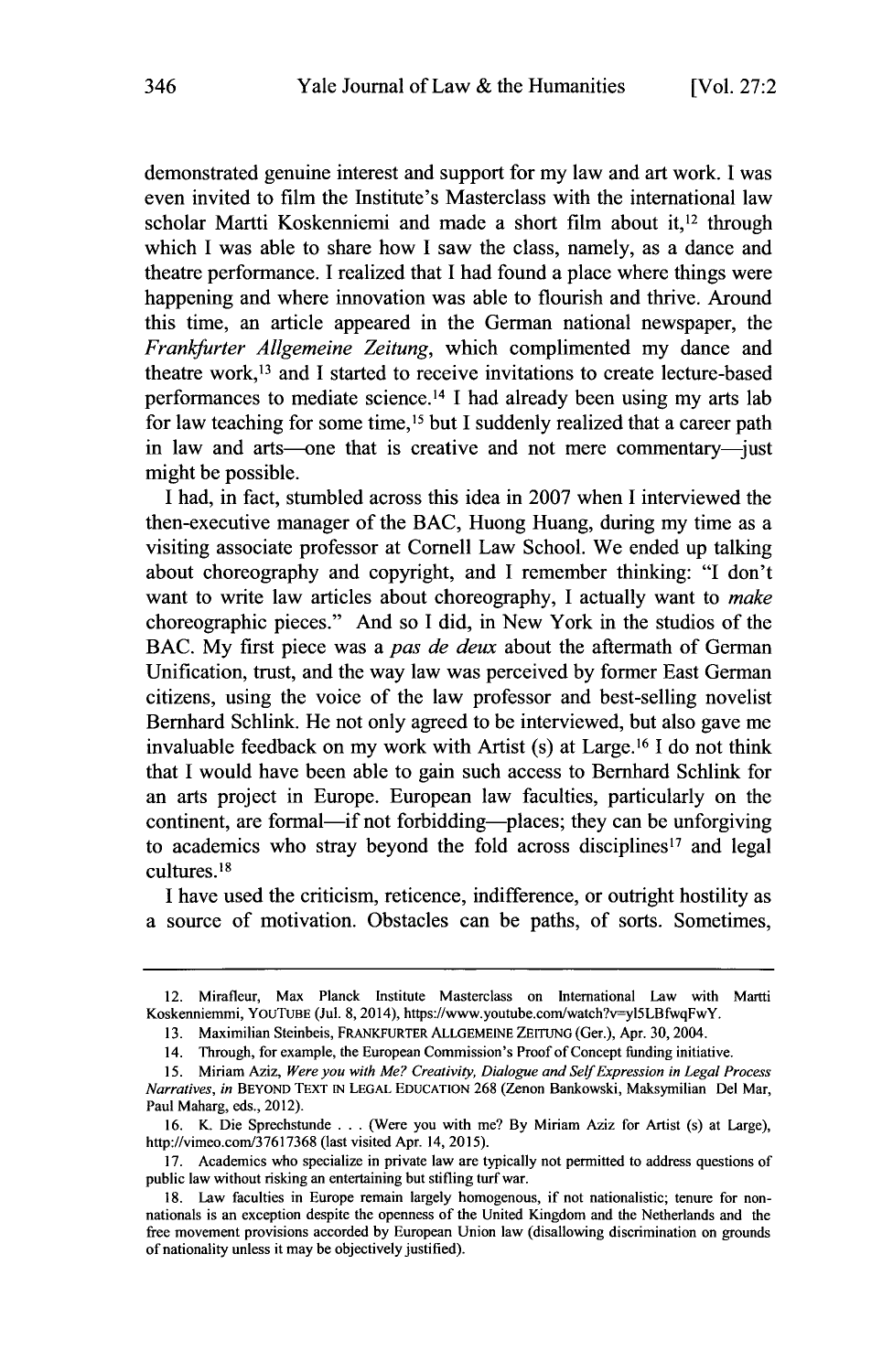however, the obstacles are just that; the criticism and nastiness can be corrosive and damaging. Obstacles can, however, have their funny moments: in a seminar **I** gave on art and law, **I** was told that **I** was not a real lawyer. What amused me was not the criticism *per se,* but the passionate vehemence with which my colleague was trying to exclude me from the legal profession. **I** have learned a lot from observing how rules that govern boundaries of exclusion are devised and policed across different cultures; **I** have also drawn from my observations to nourish the art of survival as a lawyer who has travelled and practiced widely across the European legal area. What **I** have learned is this: the more personal the attack is, the greater the likelihood that you are dealing with a lowest common denominator of mediocrity, which may stifle innovation, so desperately needed during times of economic and social crisis.

Legal training is like any form of vocational training: it involves sacrifice. We clear the hurdles—those rites of passage of law exams, bar exams, case loads, publications-by committing to daily study and practice. **I** commit to my career as an artist with the same appreciation of technique and discipline. **I** sometimes struggle to retain a sense of my own voice, my own identity and experience. Tensions between perceived polarities of objectivity and subjectivity, reason and emotion, and the fact that it has all been done before can paralyze. However, there is something about the law which stresses neutrality to the point of dehumanizing. Law journals, for instance, shy away from first person testimony of scholars, some of whom have been at the coal face of the subjects of their scholarship. **My** own attempts to share my first account testimony about dance-how **I** learned to take care of my body, express communication and story-telling through movement, and find a way to protect a sense of self while **I** developed a career in law-were seen as too personal **by** those unwilling to take risks, or at least question rules and push boundaries of legal scholarship.

Be that as it may, **I** find the question interesting. **Why** do **I** dance? **I** also ask myself, why the law? Life-long learning in both dance and the law necessitate checking in with my own motivation and intention because without them, my discipline and effort risk becoming sterile. As a ballet master once explained: movement without intention quickly withers, like going to a train station without knowing where you are going. Sometimes **I** know exactly what my intention and motivation is, like when **I** am working on a law article or a piece of art and suddenly a clear vision that guides everything **I** do within a framework underwritten **by** a rule of relevance. The effort suddenly makes sense. When **I** am in between projects, suddenly the opposite is true, and doubt permeates my very bone marrow with paralysis. That is, until something interrupts the doldrums. It may be an encounter, a photograph, a newspaper article, a piece of music, or a friend forwarding you an email about an upcoming law and art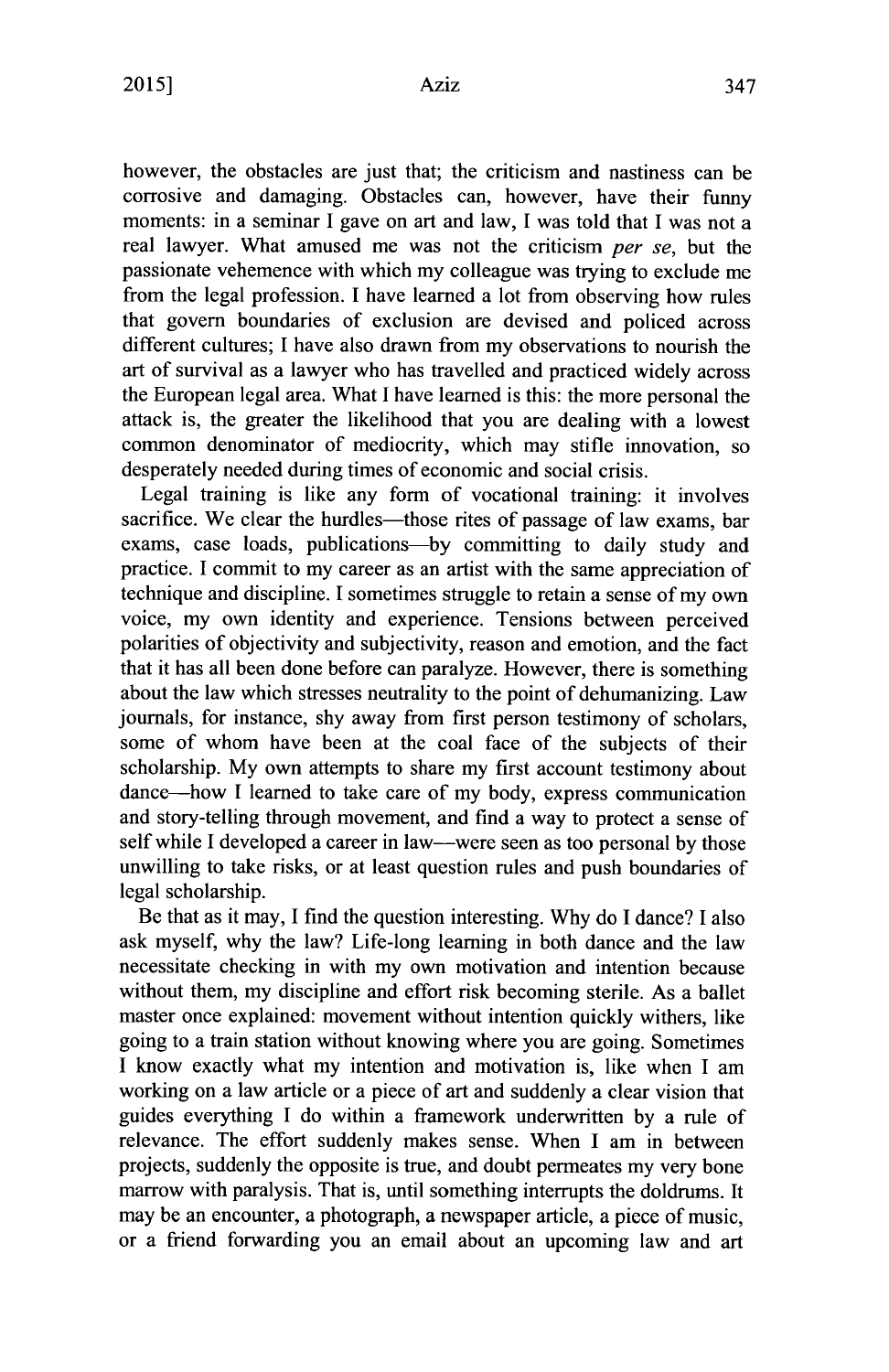conference at Yale, and suddenly you sit upright, inhale a little more fully, and feel revived and rejuvenated because you're inspired. And so you write to the organizers of the conference, and then they write back, and what's more, they invite you to contribute to a special edition of a journal. Life can be that good!

When **I** was asked to contribute to the Special Issue of the *Yale Journal of Law & the Humanities* dedicated to the Legal Medium Conference, **<sup>I</sup>** was sitting on a train on my way to running a two-day workshop at Tubingen University Law Faculty in Germany to assist the Jessup Moot Court team with their preparations for the upcoming National Rounds of the competition. The workshop was based on *The Art of Advocacy: Movement, Flow, Expression, which* **I** regard as outreach for my arts work, as well as part of my law teaching. **I** believe that we all need to move, to find our own flow, which facilitates expression. **I** use exercises adapted from yoga, dance, and my performance arts laboratory to exercise the vocal chords and diaphragm, and to stimulate and release improvisation and creativity so that students can experiment with styles of advocacy and reasoning. There are 'movement codes' that govern advocacy. Indeed, a trial is based on a choreography; every legal culture has its own 'language' and 'etiquette' and the globalization of law requires lawyers to be versed in more than one national legal language and culture.

There are, of course, universal 'rules of the game' for legal advocacy. **My** focus is to enable students to discern their own styles and techniques, both directly---by rehearsing pleadings---and indirectly---by designing a team ritual to communicate more clearly as a group, even without words. **A** trial is a performance, with rules of engagement that govern interaction. It is a choreography: turn the sound down and you will see a dance/theatre *piece extraordinaire* with a lot of improvisation! As an advocate, you represent others; you carry the voices of others. In short, you are their *porte parole.* **A** lot of role play is involved. For instance, while judges preside, transmitting neutrality and impassivity through their expressions and their body is paramount.<sup>19</sup> Imagine watching a thriller or a documentary, and then imagine that you may not react to what you see and, in fact, must ensure that you are not seen reacting. Or imagine that a friend tells you about a particularly traumatic experience and you do not-indeed must not-react. Instead, you must respond in a neutral tone, ask some questions, and suggest courses of action. What happens to us

**<sup>19.</sup>** I remember spending a week with a High Court **judge** in Manchester, England as part of work experience during my undergraduate degree. Spending days in court, sitting next to the judge was exhausting as **I** realized that **I** had to ensure that neither my body nor my expression gave away what **<sup>I</sup>** thought or felt. When confronted with facts of cases that are particularly gruesome or disturbing, this can be incredibly difficult and **I** came away wondering whether this would affect ways of dealing with my feelings about cases.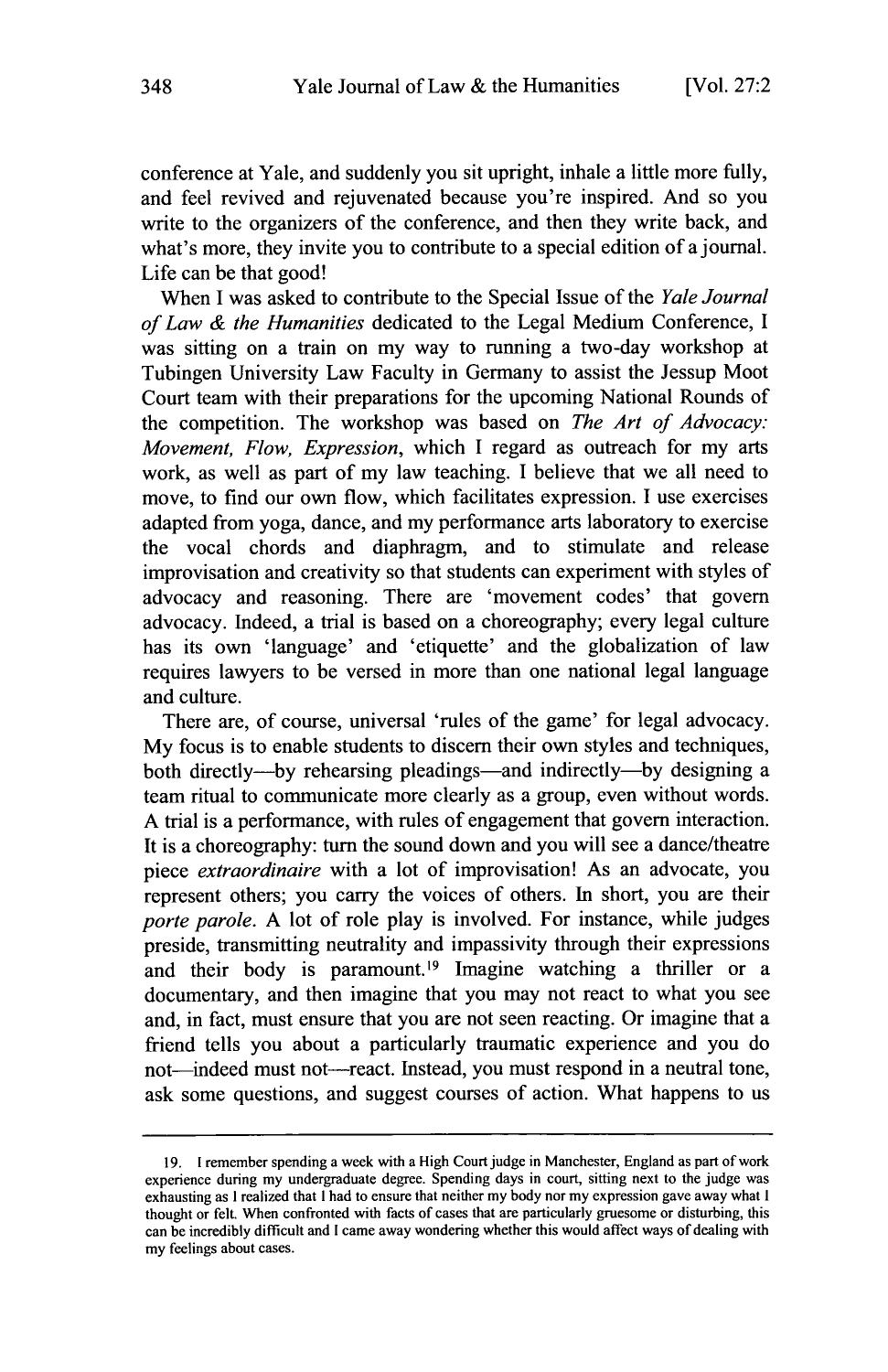when we act as judges or advocates? Where do we go? **A** distinction between the role that one 'plays' and oneself must **be** drawn and upheld in a career in the law. Yet when faced with cases that expose the very worst of which humanity is capable, and repeatedly so, that line is not so easy to distinguish. Indeed, it feels as though being human necessitates abandoning all pomp and ceremony to take one's face in one's hands and weep, and in so doing, find a refuge for empathy.

**I** remember weeping once during my brief exposure to criminal law. Looking back, **I** should probably have wept more, as there are still scenes that haunt me years later. This experience inspired a short story installation **I** created called *"Ich sehe nicht die Stunde" or* **"I** do not see the **Hour."20** *(See* **Figure 1.)** The title comes from an Italian expression, *non vedo l'ora,* which is used to signify impatience for something to happen. It is mostly used as a positive expression, but can also be used ambiguously. Indeed, the ambiguity made me think of narratives in which time could **be** described as having stood still: as in moments of intense creativity or connection to something or someone; or moments of trauma, when something terrible happens and everything stops. The woman at the center of the piece is the bearer of a number of-and variety ofnarratives involving the challenge of disappearing in plain sight, rather like the first time **I** put on a barrister's gown and appeared before a judge in the Royal Courts of Justice while **I** was still a student; or walking into a legal negotiation in a suit with files under both arms; or delivering my first law lecture; or sitting on a panel of examiners for oral exams in administrative law at the University of Siena; or performing as a musician on stage; or simply sitting around a dinner table, finding myself playing a part, and avoiding saying anything too heartfelt lest it upset the evening's intricately choreographed and sometimes overly rehearsed decorum. **I** look at the world's stage and the players that abound and wonder where do **I** come in?

So here **I** am, in Europe, managing a career as a law scholar and teaching law through a type of movement-based, creativity-enhanced case method, while also creating performance installations about the law **by** writing the text, composing the soundtrack, filming, directing and performing the dance and theatre components with other artists. The bureaucracy can be stifling, but **I** take two expressions **I** learned in New York with me wherever I go. First, you need to *make it happen*. Second, as the late actress Lauren Bacall was reputed to have said: *the world*

<sup>20.</sup> The story is about a former judge whose memories of cases she has worked on begin to resurface on her way to visit an old friend. She leaves a letter and a collection of sketches behind. The letter evolves into a short story and the sketches develop into portraits. The question remains: what became of the woman? See Figure **1.**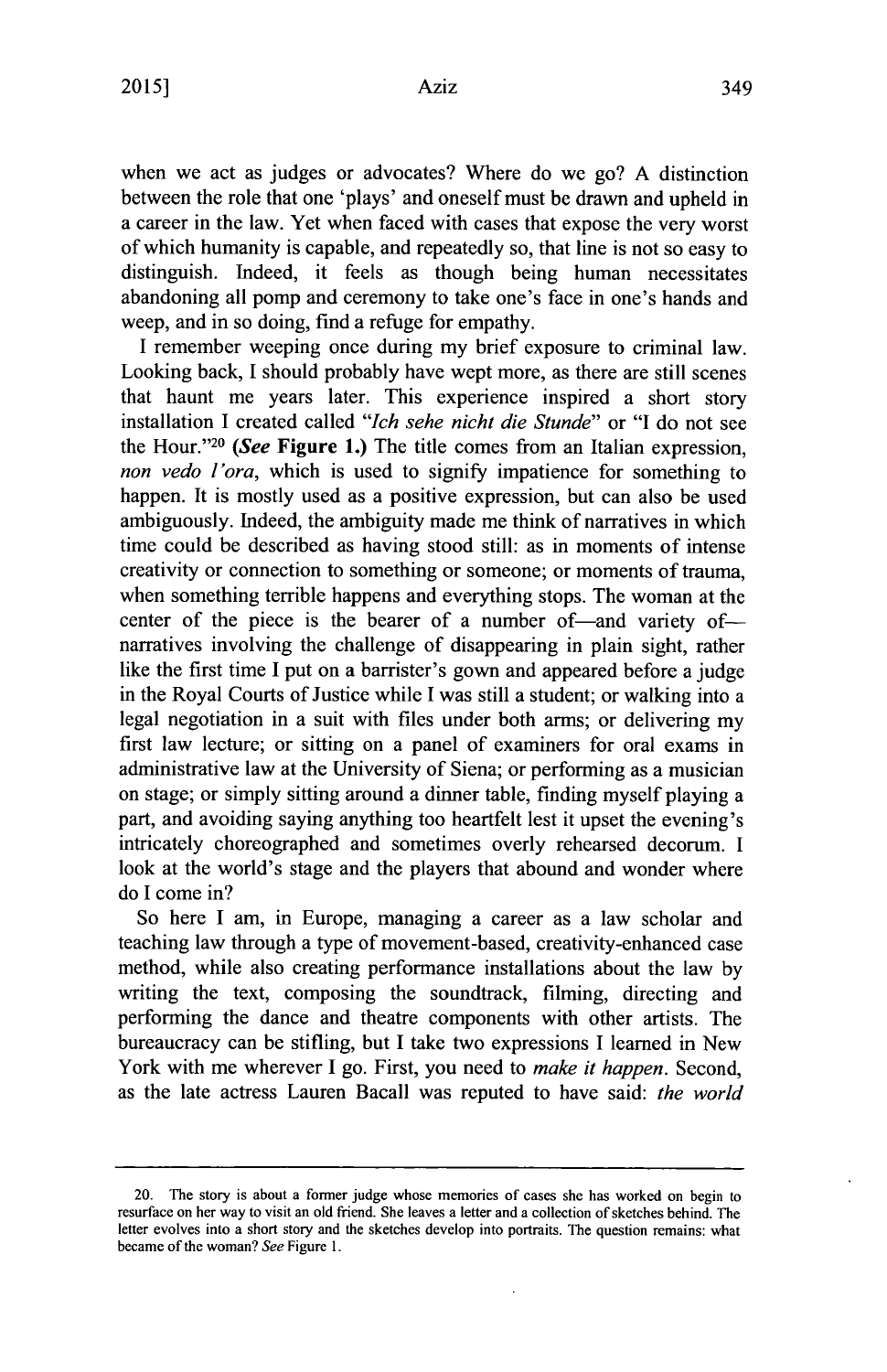*doesn't owe you a damn thing.<sup>2</sup> 1* Needless to say, **I** never leave home without both expressions at the ready.

<sup>21.</sup> Enid Nemy, *Lauren Bacall dies at 89: in a Bygone Hollywood, She Purred Every Word.* N.Y. **TIMES,** Aug. 12, 2014.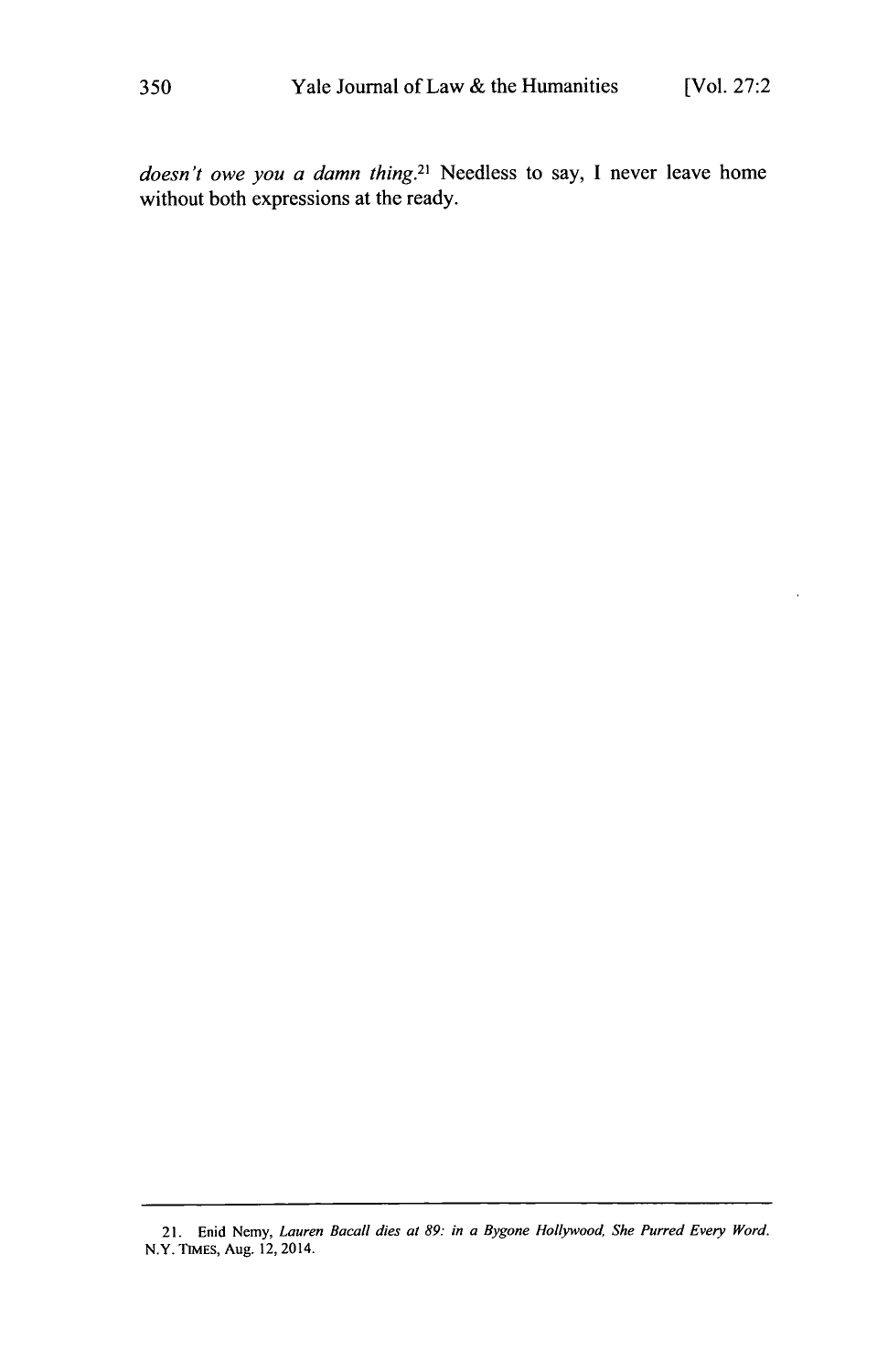

*Figure 1.* Giuseppe Cottone, Filming "Ich sehe nicht die Stunde" (Pantelleria, Italy 2014). Courtesy of Giuseppe Cottone.